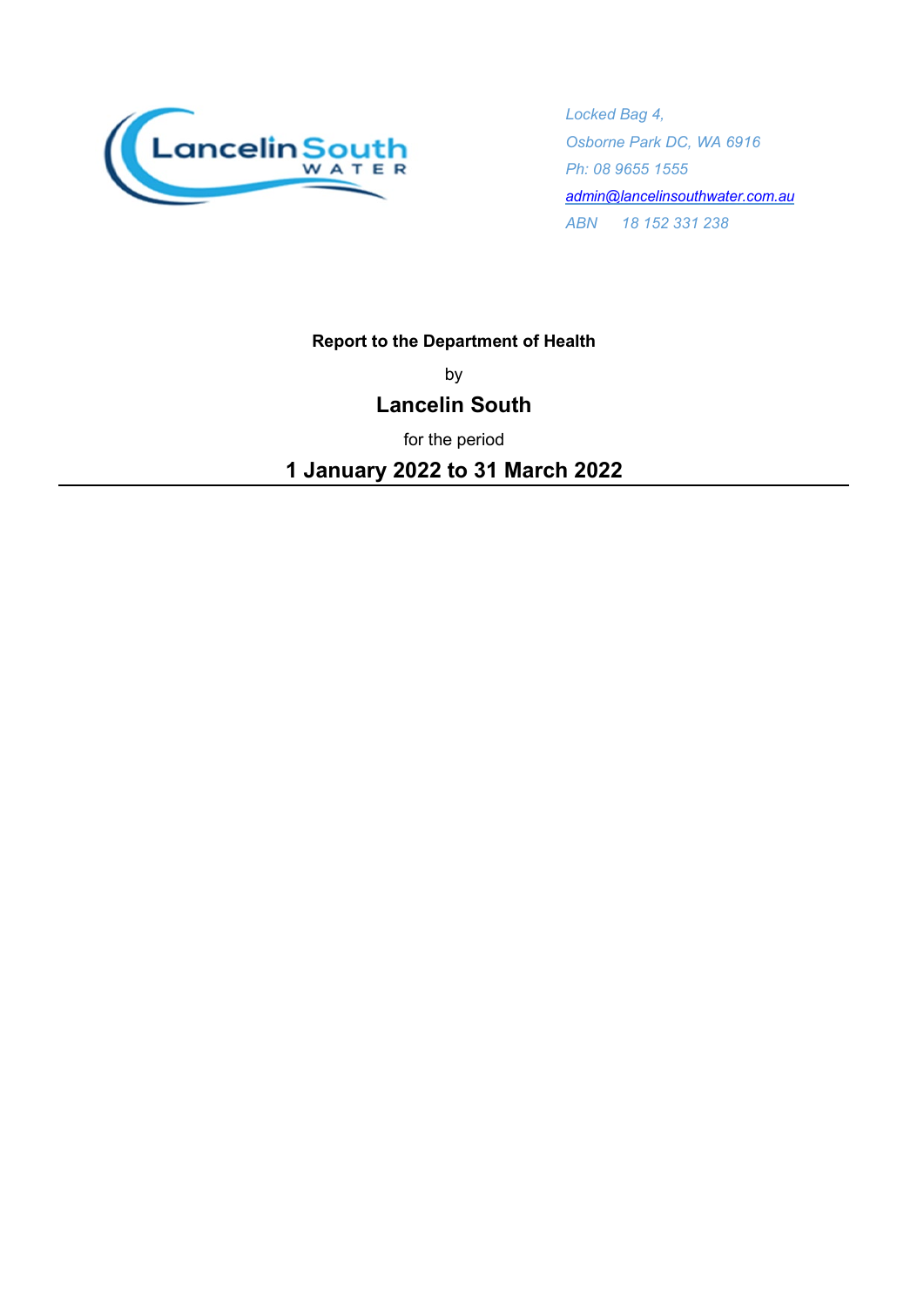# **Contents**

| 1.0        |                                                                                                   |          |    |
|------------|---------------------------------------------------------------------------------------------------|----------|----|
| 1.1<br>1.2 | Water Provider Information<br>Our Water System                                                    | 4<br>4   |    |
| 2.0        |                                                                                                   |          |    |
| 3.0        |                                                                                                   |          |    |
| 4.0        |                                                                                                   |          |    |
| 4.1        | Microbiological - Exception Notifications                                                         | 11       |    |
| 4.2        | Microbiological - Performance                                                                     | 11       |    |
| 5.0        |                                                                                                   |          | 12 |
| 5.1        | Chemical - Health Related - Exception Notifications                                               | 12       |    |
| 5.2        | Chemical - Health Related - Performance<br>Consumer Sample Point                                  | 12<br>12 |    |
|            | Treated Water Sample Point                                                                        | 13       |    |
|            | Source Sample Point                                                                               | 13       |    |
| 6.0        |                                                                                                   |          | 14 |
| 6.1        | Chemical - Aesthetic - Exception Notifications                                                    | 14       |    |
| 6.2        | Chemical - Aesthetic Performance<br>Consumer Sample Point                                         | 14<br>14 |    |
|            | Treated Water Sample Point                                                                        | 15       |    |
|            | Source Sample Point                                                                               | 15       |    |
| 7.0        |                                                                                                   |          | 16 |
| 7.1<br>7.2 | Radiological - Exception Notifications<br>Radiological - Performance                              | 16<br>16 |    |
|            |                                                                                                   |          |    |
| 8.0        |                                                                                                   |          | 17 |
| 9.0        |                                                                                                   |          |    |
|            |                                                                                                   |          |    |
|            |                                                                                                   |          |    |
|            |                                                                                                   |          |    |
|            | Table 4: Water Quality Meeting the Drinking Water Guidelines / Minister of Health's Directions 10 |          |    |
|            |                                                                                                   |          |    |
|            | Table 6: Summary of chemical - health related - analyses at Consumer sample point 12              |          |    |
|            | Table 7: Summary of chemical - health related - analyses at Treated Water sample point  13        |          |    |
|            | Table 8: Summary of chemical - health related - analyses at Source Water sample point  13         |          |    |
|            | Table 9: Summary of aesthetic related analyses from Consumer sample point  14                     |          |    |
|            | Table 10: Summary of aesthetic related analyses from Treated Water sample point 15                |          |    |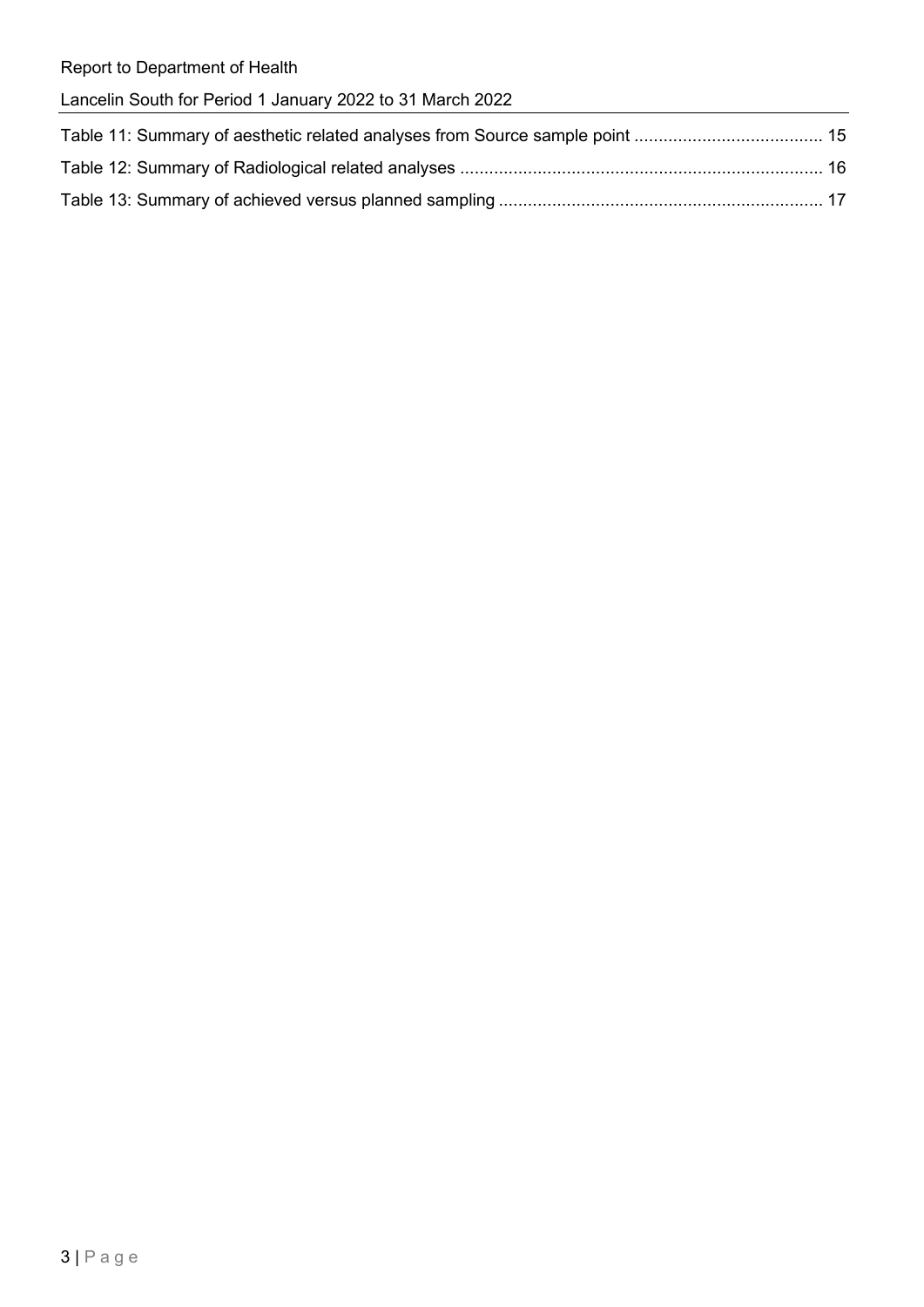## **1.0 Introduction**

## **1.1 Water Provider Information**

#### <span id="page-3-0"></span>**Table 1: Water Provider Contact Details**

| Name of Company                | Lancelin South Water                   |
|--------------------------------|----------------------------------------|
| <b>Company Address</b>         | Locked Bag 4, Osborne Park DC, WA 6916 |
| <b>Company Phone</b>           | 08 9655 1555                           |
| <b>Company Email</b>           | admin@lancelinsouthwater.com.au        |
| <b>Chief Executive Officer</b> |                                        |
| <b>CEO</b> Email               |                                        |
| <b>DoH Liaison Officer</b>     | <b>Blair Shackleton, GHD</b>           |
| DoH Liaison Officer Email      | Blair.shackleton@ghd.com               |

## **1.2 Our Water System**

#### **Location**

The Lancelin South development is located approximately 130 km north of Perth and 2.2 km south east of the town of Lancelin, in the Shire of Gingin.

#### **Licence Area**

Lancelin South Water (LSW) holds a Water Services Licence (WL47) issued by the Economic Regulation Authority of Western Australia (ERAWA).



<span id="page-3-1"></span>**Figure 1: Lancelin South Water Operating Area**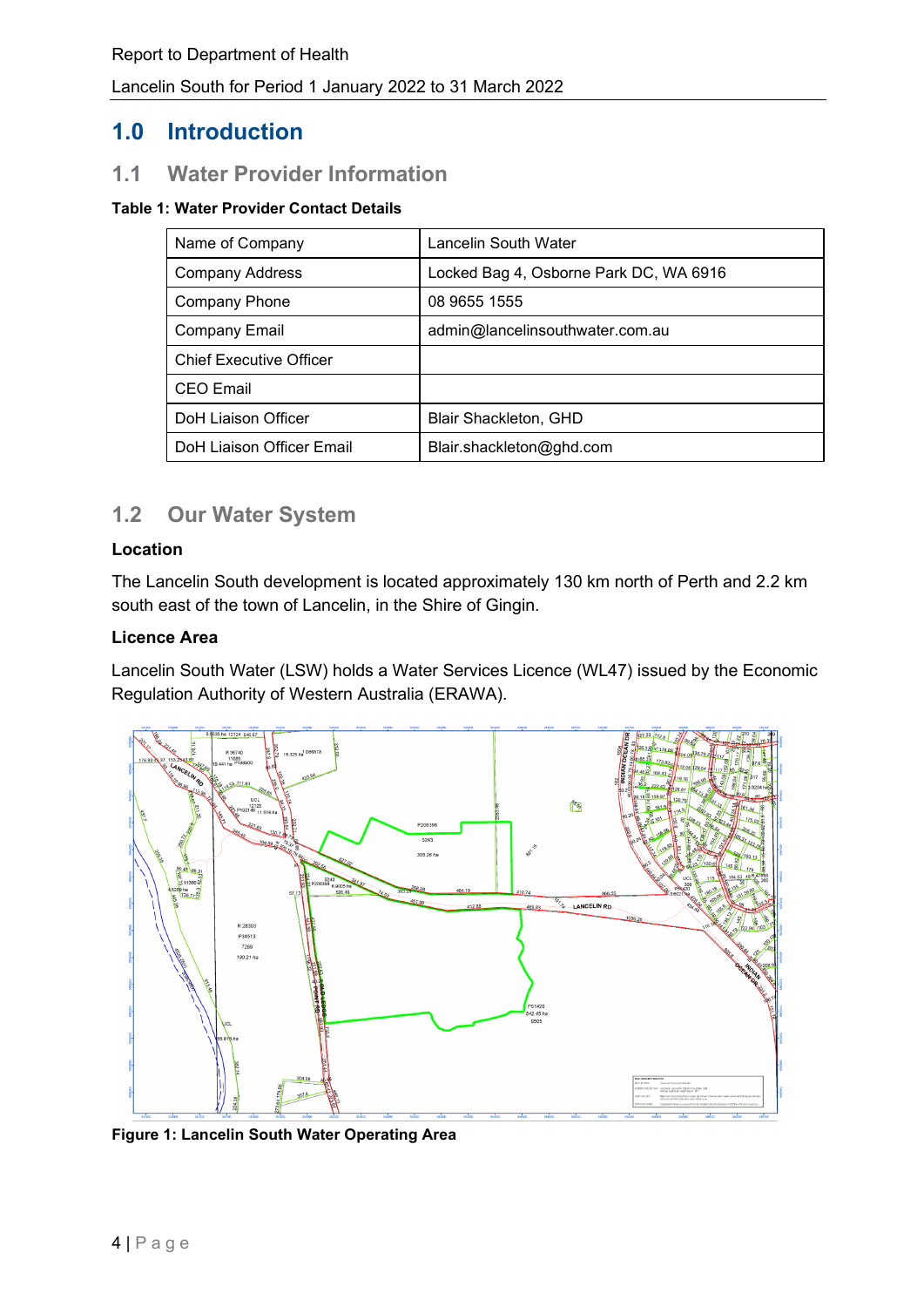Lancelin South Water services the Lancelin South residential and commercial areas as indicated in [Figure 1](#page-3-1) above. Our Water Services Licence is available at the ERA web site at <https://www.erawa.com.au/water/water-licensing/licence-holders#L>

#### **Our Infrastructure**

<span id="page-4-0"></span>**Table 2: Summary of infrastructure** 

| Total number of connections (June 2021)    | 22              |
|--------------------------------------------|-----------------|
| <b>Number of Customers</b>                 | 28              |
| Total length of water mains                | 1.6 km          |
| Number of distribution water quality zones | 1               |
| Chlorine residual target                   | 0.4 to 0.6 mg/L |

Notes:

(1) Number of connections refers to properties connected to services and having regular meter readings collected.

(2) The number of customers is determined by the ERA as the number of customer accounts holders, which includes lots sold as well as lots under construction that may have not yet been connected to services.

### **Our Water Source**

Lancelin South Water sources all water from a production bore tapping the Leederville aquifer within the Perth Basin. Two monitoring bores are installed to allow monitoring of any impacts on or risks to the groundwater source, either from our operation or from other parties.

Lancelin South Water holds a Licence to Take Water (GWL176077(2)) issued by Department of Water and Environmental Regulations (DWER).

#### **Source Protection**

A Drinking Water Source Protection Plan (DWSPP) has been developed by Lancelin South Water as required by the DoH as part of the MoU.

The production bore is located within our locked, chain mesh fenced Water Treatment Plant (WTP) compound. To protect our source water, a P1 Wellhead Protection Zone has been proclaimed over the area of the WTP compound.

#### **Abstraction Amounts**

Lancelin South Water's Licence to Take Water (GWL176077(2)) allows annual extraction up to 470 megalitres (470 million litres) from the Leederville aquifer using production bore 3/09. Lancelin South Water typically abstract less than 10 ML/year of groundwater.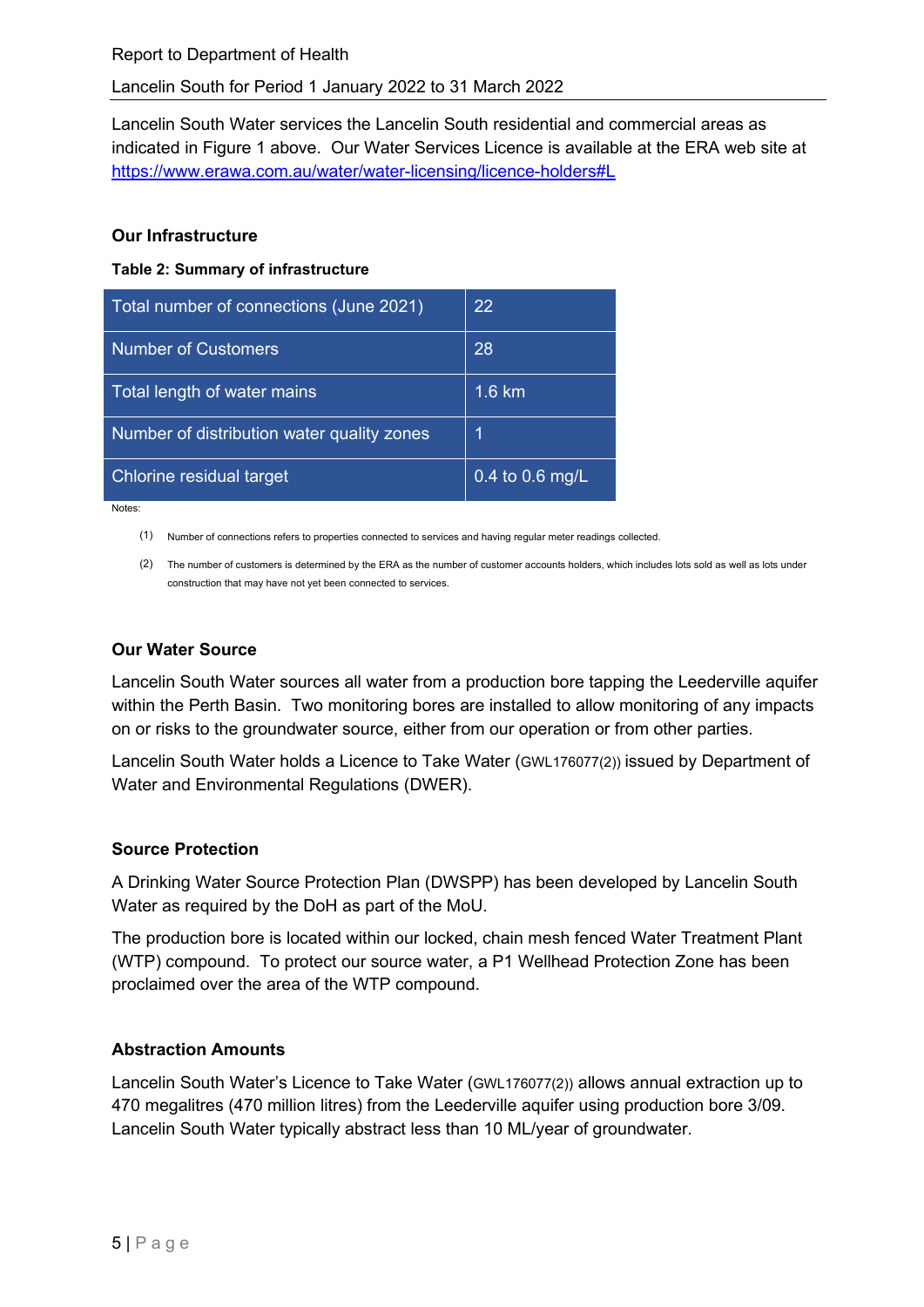#### **Water Treatment**

The Lancelin South Water treatment plant incorporates four steps to treat the raw bore water to produce safe drinking water that is supplied to our customers:

- 1. Raw groundwater abstracted from the production bore is dosed with sodium hypochlorite solution, then filtered through a catalytic filter media, DMI65, to remove dissolved metals. This water is supplied to the Lancelin South residents as nonpotable water (not for drinking);
- 2. The non-potable water is further treated by filtration through successively, granular activated carbon to remove dissolved organic contaminants and then 5 µm and 1 µm cartridges to ensure particulate matter in the water is removed;
- 3. Part of this filtered water is then treated using reverse osmosis desalination to reduce the salinity of the water;
- 4. The desalinated water and filtered water streams are then blended and stored in the Drinking Water Tank. Water in this tank is continuously recirculated and dosed with sodium hypochlorite solution to maintain a residual chlorine disinfectant concentration. The water at Lancelin South is not fluoridated.

Lancelin South Water supplies on average 206 L/day of drinking water to each of its customers.

#### **Distribution Network**

Lancelin South Water's distribution network delivers drinking water to customers within the Lancelin South area. The network operates as one interconnected system. Materials used in the reticulation network are predominantly PVC and HDPE, approved either under Australian Standard AS/NZS 4020: 2005 (Testing of Products for Use in Contact with Drinking Water) or as scheduled in the MoU with the Department of Health.

Lancelin South Water samples the water from the source (Source Sample Point), outlet of the treated water tank (Treated Water Sample Point) and from a tap located within the Sales Office in Lancelin South (Consumer Sample Point).

A separate distribution network supplies non-potable water (not for drinking) to Lancelin South customers. This water supply is identified using 'purple pipes', including a separate purple water meter, and is marked as "Not for Drinking". A 'Non-potable Water – Household Guide' is available from the Lancelin South Water web site at <http://www.lancelinsouthwater.com.au/forms-documents-and-publications/>

#### **Our Team**

Employees and contractors involved with the Lancelin South Water drinking water system have appropriate training and experience to be demonstrably competent with the treatment, supply and monitoring of drinking water.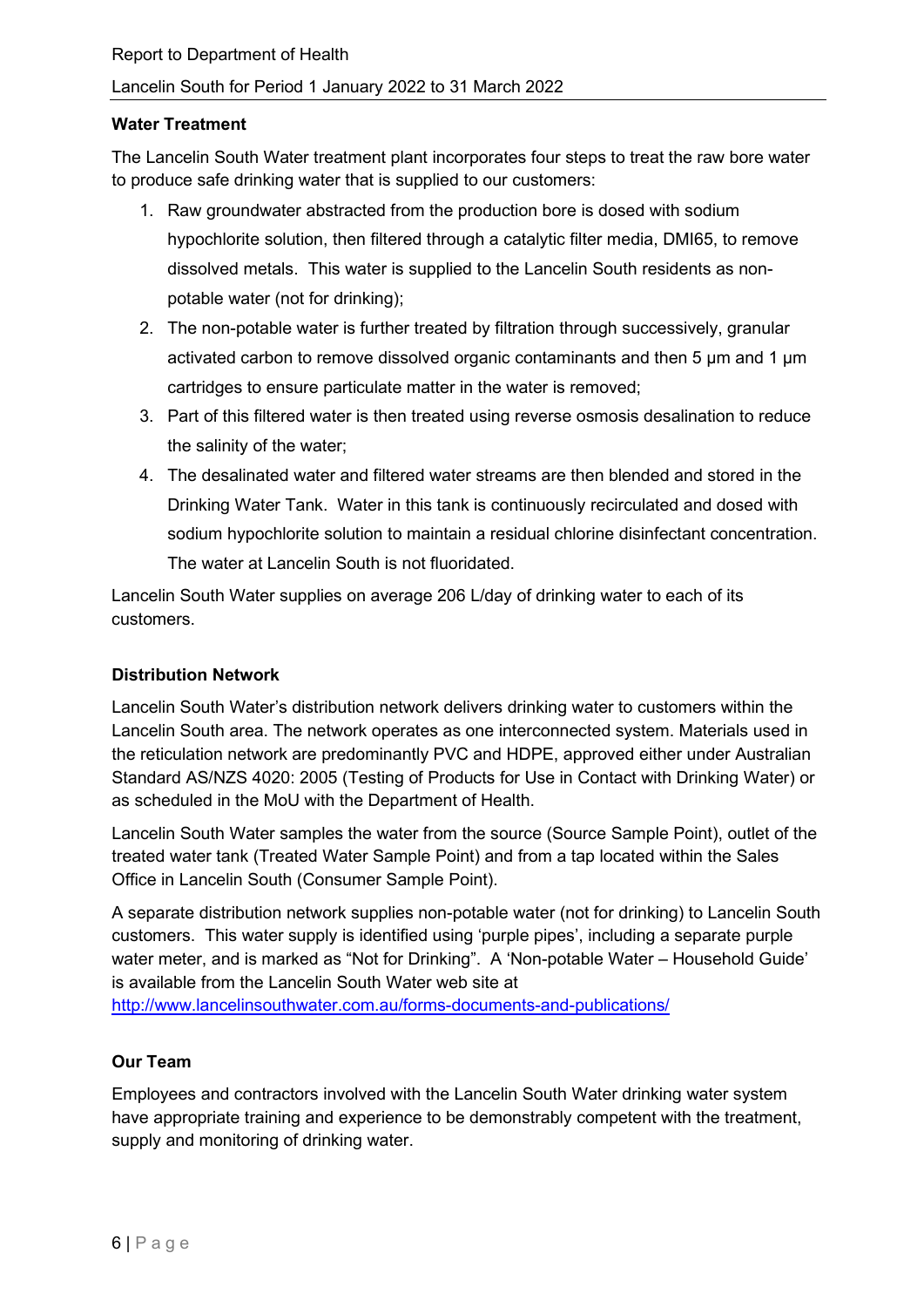# **2.0 Understanding Water Quality**

Refer to the **Australian Drinking Water Guidelines** for more detailed information.

### <span id="page-6-0"></span>**Table 3: Water Quality Terms**

| <b>Parameter</b>                          | <b>Description</b>                                                                                                                                                                                                                                                                                                                                                                                                                                                                                                                                                                                                                                                                                                                                                                            | <b>Management and Control</b>                                                                                                                                                                                                                                                                                                                                                                                                   |
|-------------------------------------------|-----------------------------------------------------------------------------------------------------------------------------------------------------------------------------------------------------------------------------------------------------------------------------------------------------------------------------------------------------------------------------------------------------------------------------------------------------------------------------------------------------------------------------------------------------------------------------------------------------------------------------------------------------------------------------------------------------------------------------------------------------------------------------------------------|---------------------------------------------------------------------------------------------------------------------------------------------------------------------------------------------------------------------------------------------------------------------------------------------------------------------------------------------------------------------------------------------------------------------------------|
| Micro-organisms &<br>Pathogens<br>E. coli | Micro-organisms (or microbes) are<br>microscopic living organisms, occurring<br>naturally in our environment - in the air, in the<br>soil and in water bodies. Some are beneficial<br>to life but some can have serious health<br>impacts to humans. Pathogens (pathogenic<br>micro-organisms) are micro-organisms that                                                                                                                                                                                                                                                                                                                                                                                                                                                                       | The ADWG state that<br>thermotolerant coliforms/E. coli<br>should not be present in a<br>minimum 100 mL sample of<br>drinking water.<br>The Department of Health WA                                                                                                                                                                                                                                                             |
| Naegleria                                 | cause disease or illness.<br>The most common and widespread health<br>risk to people is associated with drinking<br>water contamination by pathogens.<br>Organisms associated with faecal matter from<br>humans or other mammals cause several<br>waterborne diseases. It is impossible to test<br>for the presence of all pathogens that may be<br>present in water. The ADWG recommends<br>testing for the presence of Escherichia coli<br>(E. coli) as an indicator of faecal pathogen<br>contamination.<br>Thermophilic Naegleria refers to a group of<br>common water borne amoebae which<br>includes Naegleria fowleri, the organism that<br>causes the serious disease primary amoebic<br>meningoencephalitis (PAM). Naegleria fowleri<br>is an environmental pathogen which naturally | has notification protocols in place<br>regarding exception events for<br>pathogens. Lancelin South Water<br>will immediately notify the<br>Department of Health of any<br>confirmed detection of<br>thermotolerant coliforms, E.coli or<br>Naegleria fowleri in any sample<br>for microbiological analysis.<br>Lancelin South Water practice a<br>multi-barrier approach to<br>minimise the risk of microbial<br>contamination. |
| Turbidity                                 | lives in fresh warm water.<br>Turbidity is the cloudiness sometimes seen in   The ADWG specify an aesthetic                                                                                                                                                                                                                                                                                                                                                                                                                                                                                                                                                                                                                                                                                   |                                                                                                                                                                                                                                                                                                                                                                                                                                 |
|                                           | water. It is caused by small solid particles<br>suspended in the water. The presence of<br>particles in the water is an aesthetic problem<br>but also impacts on the ability to adequately<br>disinfect the water.                                                                                                                                                                                                                                                                                                                                                                                                                                                                                                                                                                            | guideline for turbidity of 5 NTU.<br>A turbidity of less than 1 NTU is<br>desirable in drinking water for<br>optimal disinfection.                                                                                                                                                                                                                                                                                              |
|                                           | Turbidity is usually reported as Nephelometric<br>Turbidity Units (NTU). It is difficult to see<br>turbidity below about 5 NTU with the naked<br>eye.                                                                                                                                                                                                                                                                                                                                                                                                                                                                                                                                                                                                                                         | LSW remove turbidity from the<br>water through multiple filtration<br>stages.                                                                                                                                                                                                                                                                                                                                                   |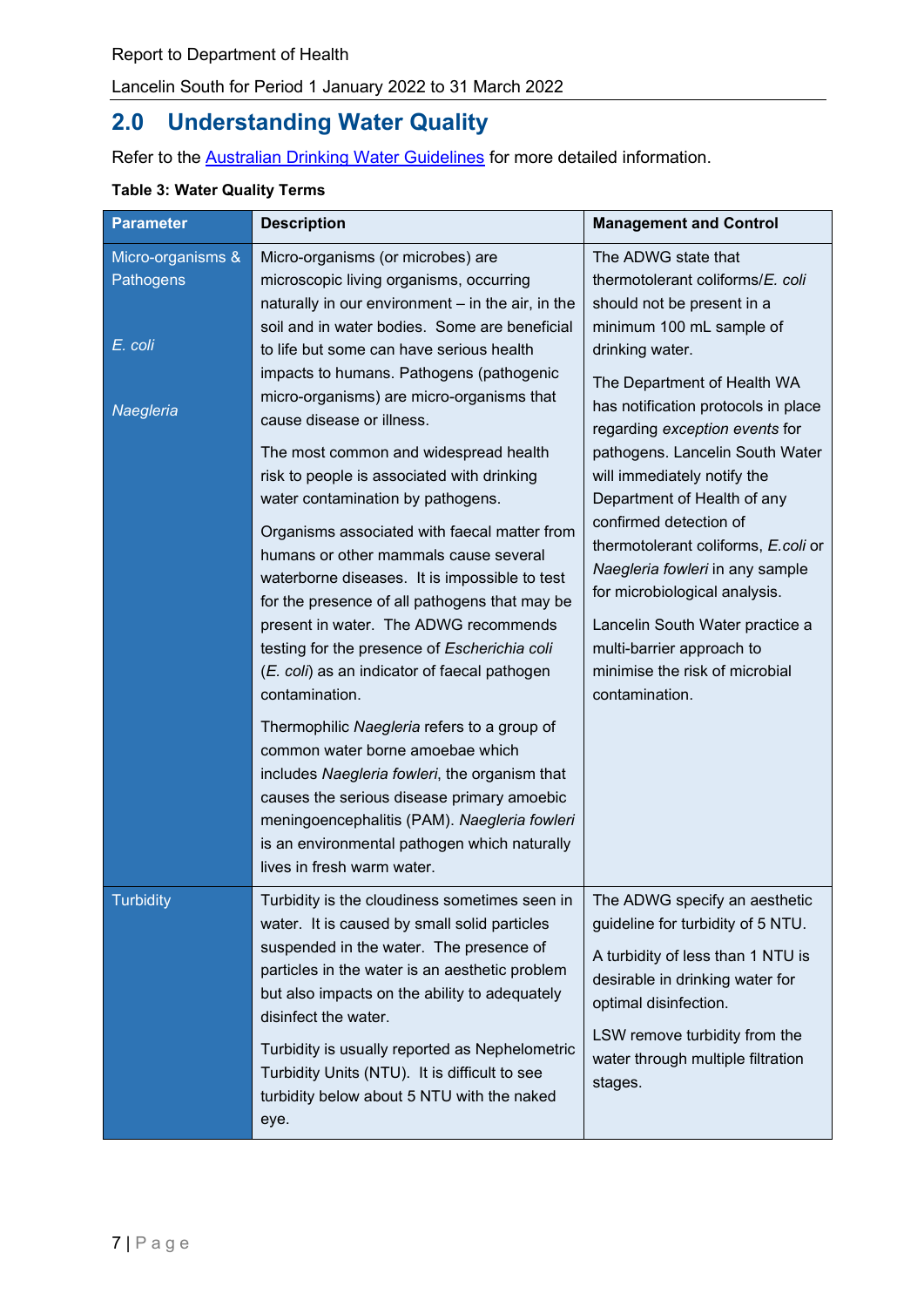## Report to Department of Health

## Lancelin South for Period 1 January 2022 to 31 March 2022

| <b>Parameter</b>                        | <b>Description</b><br><b>Management and Control</b>                                                                                                                                                                                                                                                                                                                                                                                                                                                                            |                                                                                                                                                                                                                                                                                                                                                                                                                                                   |  |  |
|-----------------------------------------|--------------------------------------------------------------------------------------------------------------------------------------------------------------------------------------------------------------------------------------------------------------------------------------------------------------------------------------------------------------------------------------------------------------------------------------------------------------------------------------------------------------------------------|---------------------------------------------------------------------------------------------------------------------------------------------------------------------------------------------------------------------------------------------------------------------------------------------------------------------------------------------------------------------------------------------------------------------------------------------------|--|--|
| Colour                                  | Colour in natural water is due mainly to the<br>presence of dissolved organic matter<br>including humic and fulvic acids, which<br>originate from soil and decaying vegetable<br>matter. Colour can also be caused by high<br>levels of dissolved iron or manganese.<br>The presence of turbidity in the water may<br>appear as Colour - True Colour is the Colour<br>present after removal of turbidity.                                                                                                                      | The ADWG value for colour is<br>based on the colour that is just<br>noticeable in a glass to the naked<br>eye. This is generally accepted<br>as 15 Hazen Units (HU).<br>LSW remove colour using<br>granular activated carbon and<br>reverse osmosis processes.                                                                                                                                                                                    |  |  |
| <b>Metals</b>                           | Metals can be present in natural waters from<br>contact with rocks, soil, pipes and equipment.<br>Many metals in water do not present a health<br>hazard but some do.<br>Iron is present in the groundwater from the<br>Leederville aquifer. Whilst not health related,<br>elevated concentrations can discolour the<br>water and can stain laundry.<br>Manganese is also present at low<br>concentration in the groundwater.<br>Manganese can discolour the water and stain<br>laundry.                                       | The ADWG specify an aesthetic<br>guideline value of 0.3 milligrams<br>per litre <sup>1</sup> (mg/L) for iron.<br>The ADWG specify a health<br>guideline of 0.5 mg/L and an<br>aesthetic guideline value of 0.1<br>mg/L for manganese.<br>LSW removes most metals from<br>the source water through<br>oxidation with sodium<br>hypochlorite and filtration through<br>catalytic media.                                                             |  |  |
| <b>Total Dissolved</b><br><b>Solids</b> | Total Dissolved Solids (TDS) consist of<br>inorganic (natural) salts and small amounts of<br>organic matter dissolved in water. Water with<br>low TDS can taste flat, while water with high<br>TDS tastes salty and causes scaling in and<br>corrosion of pipes, fittings and household<br>appliances.<br>TDS includes: sodium, potassium, calcium,<br>magnesium, carbonate, bicarbonate, chloride,<br>sulphate, nitrate, phosphate, silica, dissolved<br>metals, dissolved organic species and other<br>less common elements. | The ADWG provide guidance in<br>the palatability of drinking water<br>according to TDS concentration,<br>as shown below:<br>Quality<br>TDS (mg/L)<br>$0 - 600$<br>Good<br>$600 - 900$<br>Fair<br>$900 - 1200$<br>Poor<br>Unpalatable<br>>1200<br>Groundwater from our production<br>bore is typically around 800 mg/L<br>- 900 mg/L TDS. LSW desalinate<br>the water using reverse osmosis<br>to provide water to customers at<br>below 500 mg/L. |  |  |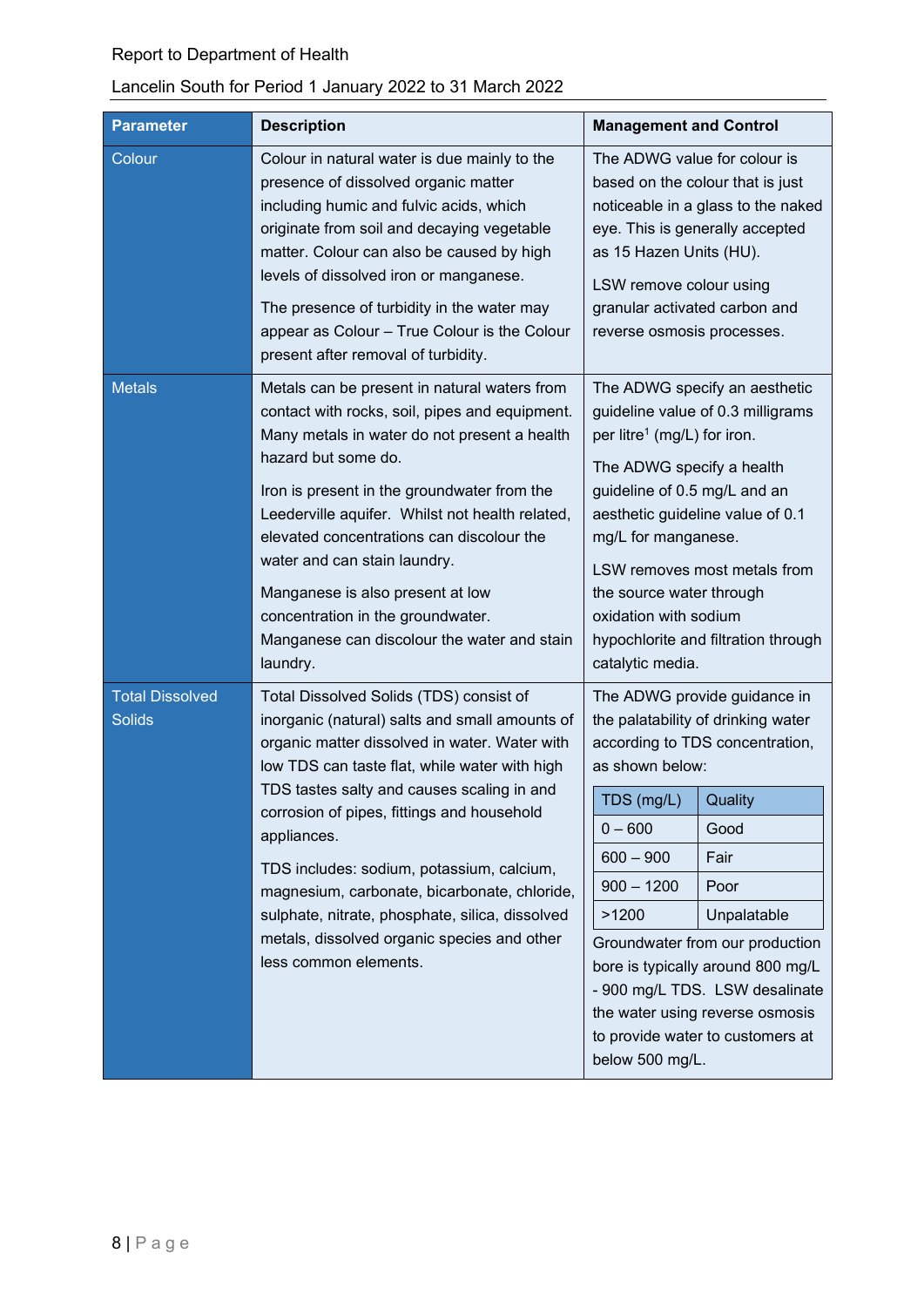### Report to Department of Health

### Lancelin South for Period 1 January 2022 to 31 March 2022

| <b>Parameter</b>                      | <b>Description</b>                                                                                                                                                                                                                                                                                                                                                                                                                                                                                                           | <b>Management and Control</b>                                                                                                                                                                                                                                                                                                                                                                                         |
|---------------------------------------|------------------------------------------------------------------------------------------------------------------------------------------------------------------------------------------------------------------------------------------------------------------------------------------------------------------------------------------------------------------------------------------------------------------------------------------------------------------------------------------------------------------------------|-----------------------------------------------------------------------------------------------------------------------------------------------------------------------------------------------------------------------------------------------------------------------------------------------------------------------------------------------------------------------------------------------------------------------|
| Radionuclides                         | There are natural levels of radiation within the<br>environment emanating from rocks and soil.<br>Water from the Leederville aquifer (source for<br>Lancelin South) typically has quite low levels<br>of radionuclides.<br>The radioactivity of radionuclides is reported<br>in units of Becquerels per Litre (Bq/L)                                                                                                                                                                                                         | The Australian Drinking Water<br>Guidelines recommend a<br>screening level of 0.5 Becquerels<br>per Litre (Bq/L).<br>LSW source water is within the<br>ADWG guidelines and no specific<br>treatment is required for<br>radionuclides.                                                                                                                                                                                 |
| pH                                    | pH is a measure of water acidity - pH 7 is<br>neutral, low pH is acidic and high pH is<br>alkaline.<br>Low pH may cause corrosion to taps, water<br>heaters and other household appliances.<br>High pH may be associated with scaling.                                                                                                                                                                                                                                                                                       | The ADWG specify a lower and<br>upper aesthetic value of 6.5 and<br>8.5 respectively.<br>LSW source water is within the<br>ADWG guidelines and no specific<br>pH adjustment is required.                                                                                                                                                                                                                              |
| Trihalomethanes                       | Trihalomethanes (THMs) may be present in<br>drinking water as a by-product of disinfection<br>using chlorination.                                                                                                                                                                                                                                                                                                                                                                                                            | The ADWG health guideline for<br>total THM is 0.25 mg/L,<br>expressed as an average long-<br>term exposure.<br>LSW regularly monitor the<br>drinking water to ensure that<br>THM remains below guideline<br>levels.                                                                                                                                                                                                   |
| Pesticides<br>Industrial<br>chemicals | Pesticides are chemical compounds used for<br>the control of 'pests' (including insects,<br>weeds, fungi, rodents, etc). These<br>compounds, when at high enough<br>concentration may be toxic to humans, can<br>enter the drinking water system through over-<br>spray, wind-borne dust, transmission through<br>groundwater and other mechanisms.<br>Industrial chemicals of significance to water<br>quality include synthetic organic compounds,<br>many of which are, at high enough<br>concentration, toxic to humans. | The ADWG provides health<br>related guidelines for an<br>extensive range of pesticides and<br>industrial chemicals.<br>The LSW groundwater source is<br>protected by a P1 Wellhead<br>protection zone and a Drinking<br>Water Source Protection Plan.<br>LSW regularly monitor the<br>drinking water to ensure that no<br>pesticide or other synthetic<br>organic compound exceeds the<br>respective guideline level. |

Note: 1. Milligram per litre (mg/L) is the commonly used unit for concentration, the mass of a constituent dissolved in 1 litre of water, generally synonymous with "parts per million" (ppm).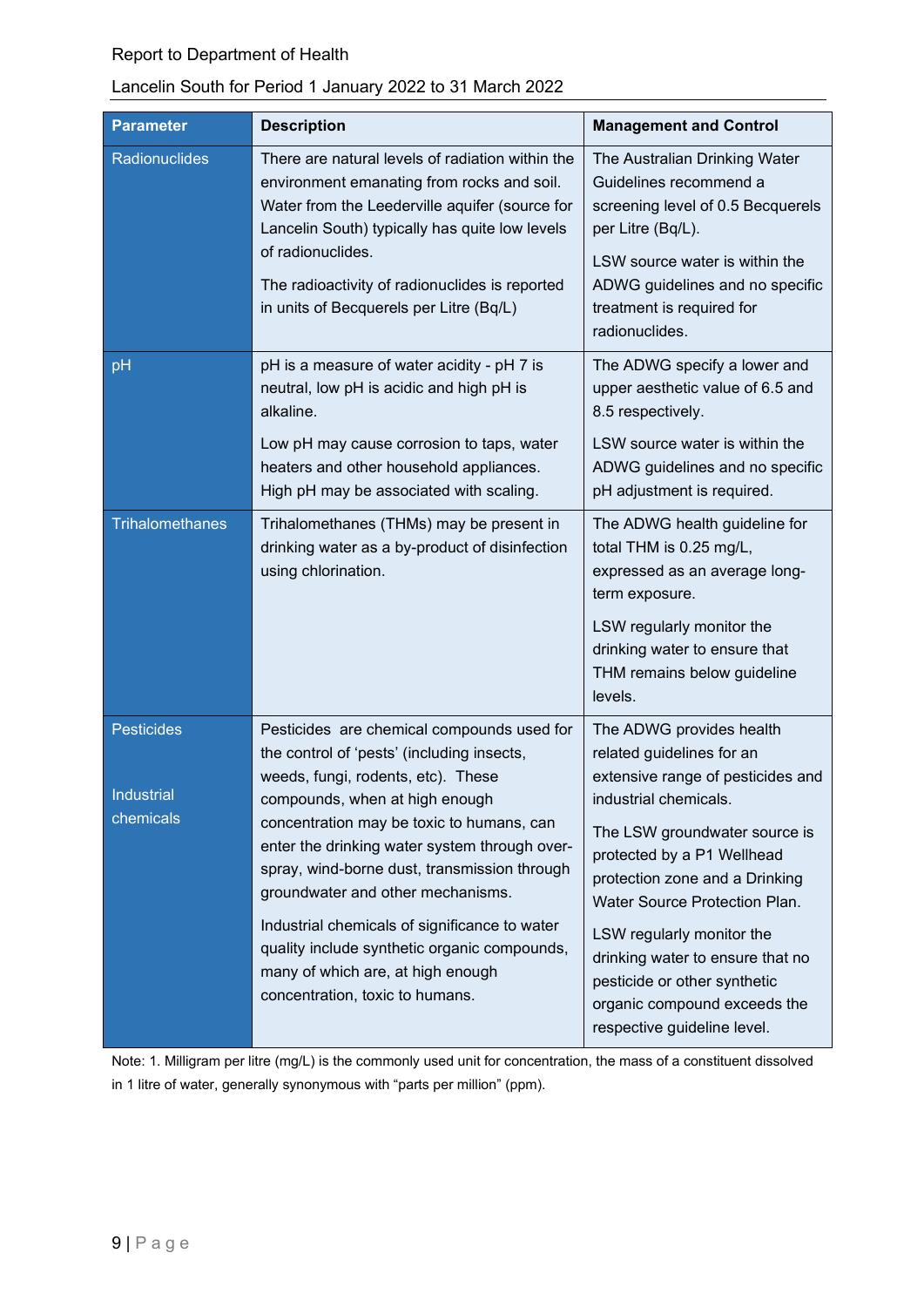# **3.0 Performance Summary**

#### <span id="page-9-0"></span>**Table 4: Water Quality Meeting the Drinking Water Guidelines / Minister of Health's Directions**

|                                     | <b>Number Assessed</b><br>(1) | Number of Non-<br>Compliant<br>Analyses <sup>(2)</sup> | % Compliance |
|-------------------------------------|-------------------------------|--------------------------------------------------------|--------------|
| <b>Microbiological Quality</b>      |                               |                                                        |              |
| E. coli                             | 11                            | 0                                                      | 100%         |
| Amoeba (Thermophilic Naegleria)     | $\overline{4}$                | 0                                                      | 100%         |
| Chemical Quality <sup>(3)</sup>     |                               |                                                        |              |
| Chemical – Health related $(4)$     | 33                            | 0                                                      | 100%         |
| Chemical - Aesthetic <sup>(5)</sup> | 47                            | 7                                                      | 85.1%        |
| Radiological                        | $\overline{4}$                | 4                                                      | 100%         |

Notes:

(1) Number of samples taken for the quarter from the Treated Water Tank Sample Point and the Consumer Sample Point

- (2) Number of samples that do not comply with the drinking water guidelines (ADWG).
- (3) Chemical performance is based on the results of the quarter.
- (4) Chemicals with ADWG Health guideline;
- (5) Chemicals with ADWG aesthetic guideline value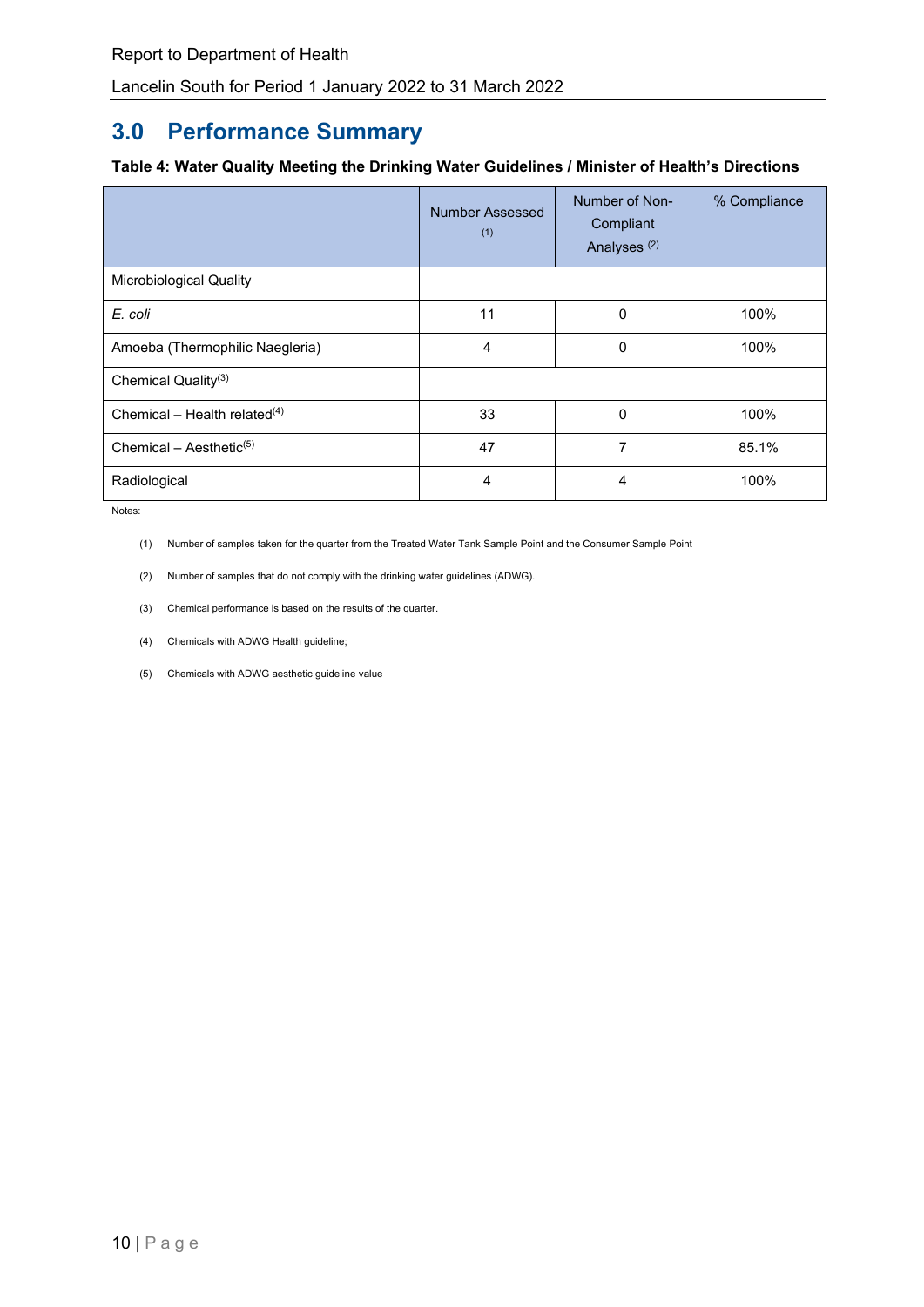# **4.0 Microbial Performance**

## **4.1 Microbiological - Exception Notifications**

Number of microbiological incidents resulting in exception notification 0

## **4.2 Microbiological - Performance**

#### <span id="page-10-0"></span>**Table 5: Microbiological compliance summary**

|                                  | Sample Point         | Number of<br>Analyses | Number of<br>Non-<br>Compliant<br>Analyses | $\%$<br>Compliance<br>this Quarter | $\%$<br>Compliance<br>12-month<br>average |
|----------------------------------|----------------------|-----------------------|--------------------------------------------|------------------------------------|-------------------------------------------|
| E. coli                          | <b>Treated Water</b> | 4                     | 0                                          | 100%                               | 100%                                      |
|                                  | Consumer             | 7                     | 0                                          | 100%                               | 100%                                      |
| Thermophilic Naegleria           | Consumer             | $\overline{4}$        | 0                                          | 100%                               | 100%                                      |
| Naegleria fowleri <sup>(1)</sup> | Consumer             | 3                     | 0                                          | 100%                               | 100%                                      |

Notes:

(1) Analysis for *N. fowleri* is only performed if thermophilic Naegleria are detected. The result for *Naegleria fowleri* reported above was provided by the laboratory for an unknown reason.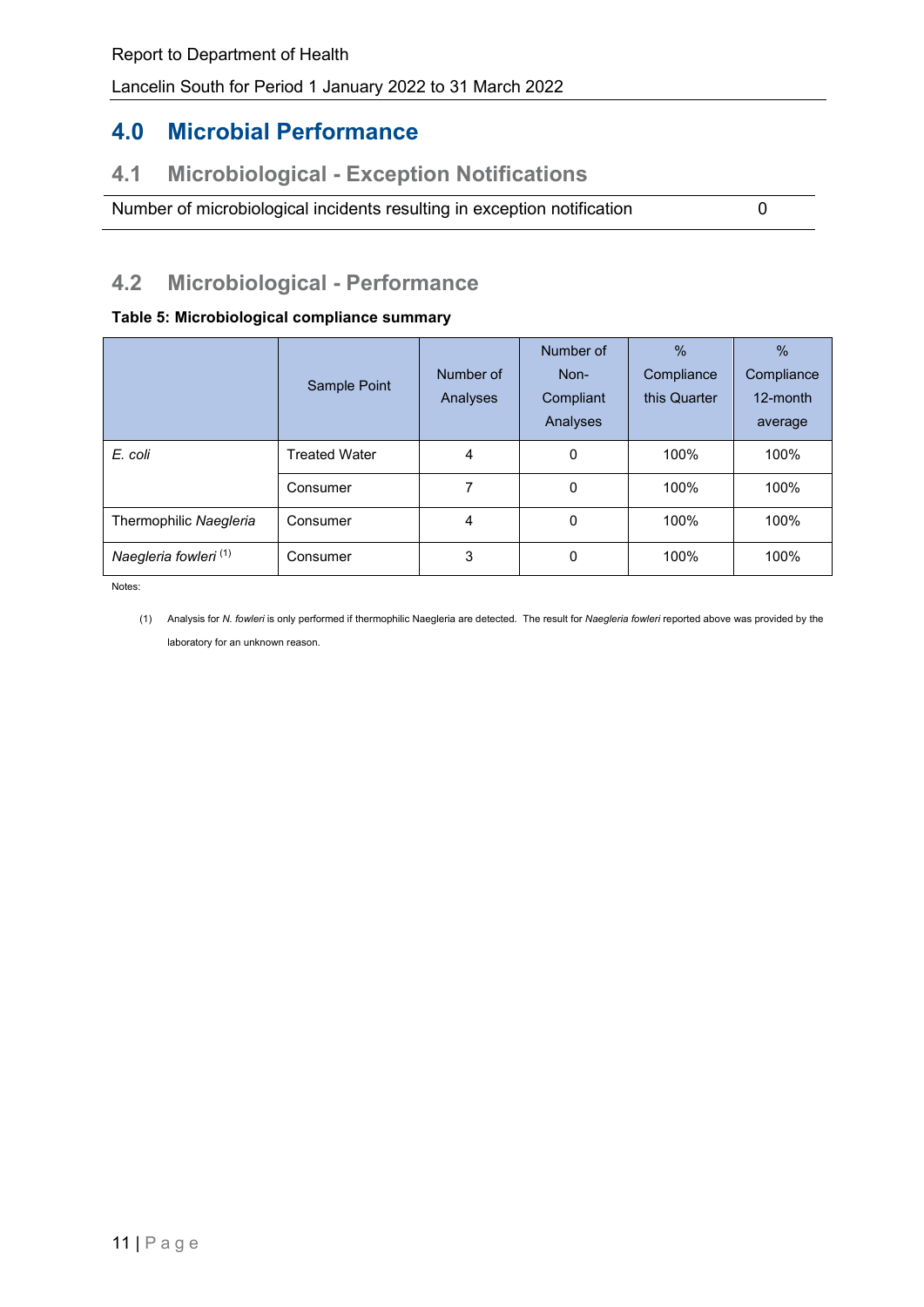## **5.0 Chemical - Health Related Performance**

## **5.1 Chemical - Health Related - Exception Notifications**

Number of chemical, health related, incidents resulting in exception notification 0

## **5.2 Chemical - Health Related - Performance**

## **Consumer Sample Point**

Number of field analyses for health-related water quality parameters 7 Number of laboratory analyses for health-related water quality parameters 18

#### <span id="page-11-0"></span>**Table 6: Summary of chemical - health related - analyses at Consumer sample point**

| Parameter              | <b>No</b><br>Analyses | Unit | <b>ADWG</b><br>Limit<br>(Health) | Maximum<br>value | No of<br>Analyses<br>Non-<br>Compliant <sup>(1)</sup> | $\frac{0}{0}$<br>Compliance |
|------------------------|-----------------------|------|----------------------------------|------------------|-------------------------------------------------------|-----------------------------|
| Free Chlorine - Field  | $\overline{7}$        | mg/L | 5                                | 1.09             | 0                                                     | 100%                        |
| Fluoride, F            | 1                     | mg/L | 1.5                              | < 0.1            | $\mathsf 0$                                           | 100%                        |
| Nitrite Nitrogen, as N | $\mathbf{1}$          | mg/L | 0.9                              | < 0.01           | 0                                                     | 100%                        |
| Nitrate Nitrogen, as N | 1                     | mg/L | 11.29                            | 0.36             | 0                                                     | 100%                        |
| <b>Total Antimony</b>  | 1                     | mg/L | 0.003                            | < 0.001          | 0                                                     | 100%                        |
| <b>Total Cadmium</b>   | 1                     | mg/L | 0.002                            | < 0.0001         | 0                                                     | 100%                        |
| <b>Total Chromium</b>  | 1                     | mg/L | 0.05                             | < 0.001          | 0                                                     | 100%                        |
| <b>Total Copper</b>    | $\mathbf{1}$          | mg/L | $\overline{2}$                   | 0.024            | 0                                                     | 100%                        |
| <b>Total Lead</b>      | $\mathbf{1}$          | mg/L | 0.01                             | 0.002            | 0                                                     | 100%                        |
| <b>Total Nickel</b>    | $\mathbf{1}$          | mg/L | 0.02                             | < 0.001          | 0                                                     | 100%                        |
| 2-Chlorophenol         | $\mathbf{1}$          | mg/L | 0.3                              | < 0.001          | 0                                                     | 100%                        |
| 2,4-Dichlorophenol     | $\mathbf{1}$          | mg/L | 0.2                              | < 0.001          | 0                                                     | 100%                        |
| 2,4,6-Trichlorophenol  | $\mathbf{1}$          | mg/L | 0.02                             | < 0.001          | 0                                                     | 100%                        |
| Pentachlorophenol      | $\mathbf{1}$          | mg/L | 0.01                             | < 0.001          | 0                                                     | 100%                        |
| <b>Total THM's</b>     | $\mathbf{1}$          | mg/L | 0.25                             | 0.024            | 0                                                     | 100%                        |
| Chloroacetic acid      | $\mathbf{1}$          | mg/L | 0.15                             | < 0.002          | 0                                                     | 100%                        |
| Dichloroacetic acid    | $\mathbf{1}$          | mg/L | 0.1                              | < 0.002          | 0                                                     | 100%                        |
| Trichloroacetic acid   | 1                     | mg/L | 0.1                              | < 0.002          | 0                                                     | 100%                        |
| Chloral Hydrate        | $\mathbf{1}$          | mg/L | 0.1                              | < 0.002          | 0                                                     | 100%                        |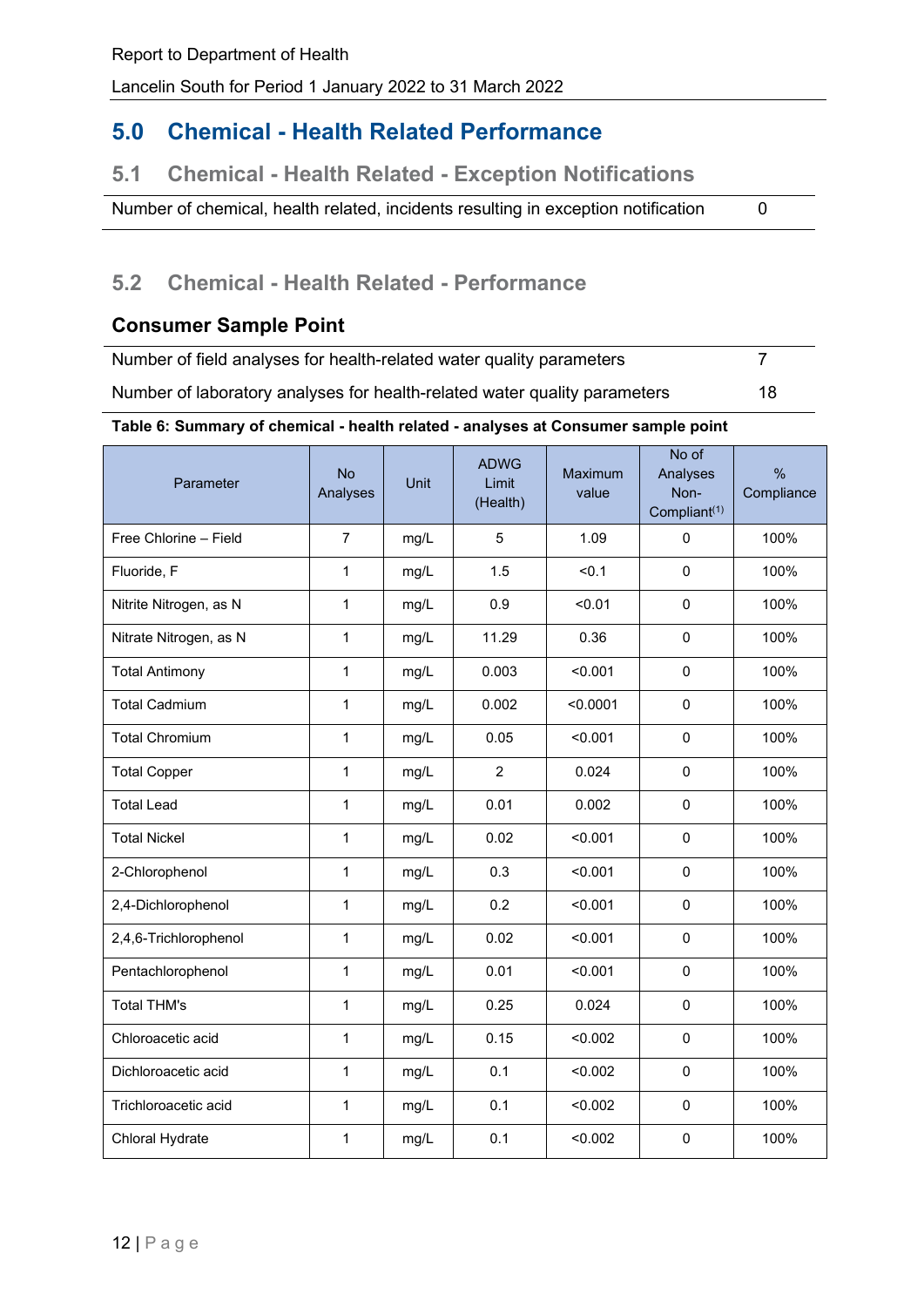### **Treated Water Sample Point**

| Number of field analyses for health-related water quality parameters      |  |
|---------------------------------------------------------------------------|--|
| Number of laboratory analyses for health-related water quality parameters |  |

#### <span id="page-12-0"></span>**Table 7: Summary of chemical - health related - analyses at Treated Water sample point**

|                       | <b>No</b><br>Analyses | Unit | <b>ADWG Limit</b><br>(Health) | <b>Maximum</b><br>value | No of<br>Analyses<br>Non-<br>Compliant <sup>(1)</sup> | $\%$<br>Compliance |
|-----------------------|-----------------------|------|-------------------------------|-------------------------|-------------------------------------------------------|--------------------|
| Free Chlorine - Field |                       | mg/L | 5                             | 1.35                    | 0                                                     | 100%               |

A target of 1.0 mg/L free chlorine (above ADWG health-based value) is set at the treated water sample point to account for decay in the pipeline network.

### **Source Sample Point**

| Number of field analyses for health-related water quality parameters      |  |
|---------------------------------------------------------------------------|--|
| Number of laboratory analyses for health-related water quality parameters |  |

#### <span id="page-12-1"></span>**Table 8: Summary of chemical - health related - analyses at Source Water sample point**

|                        | No Analyses | <b>Unit</b> | <b>ADWG Limit</b><br>(Health) | <b>Maximum</b><br>value | No of<br>Analyses<br>Above ADWG<br>value $(1)$ |
|------------------------|-------------|-------------|-------------------------------|-------------------------|------------------------------------------------|
| Nitrate Nitrogen, as N |             | mg/L        | 11.29                         | 0.09                    |                                                |

(1) Source water is treated to ensure parameters above ADWG health-based value are addressed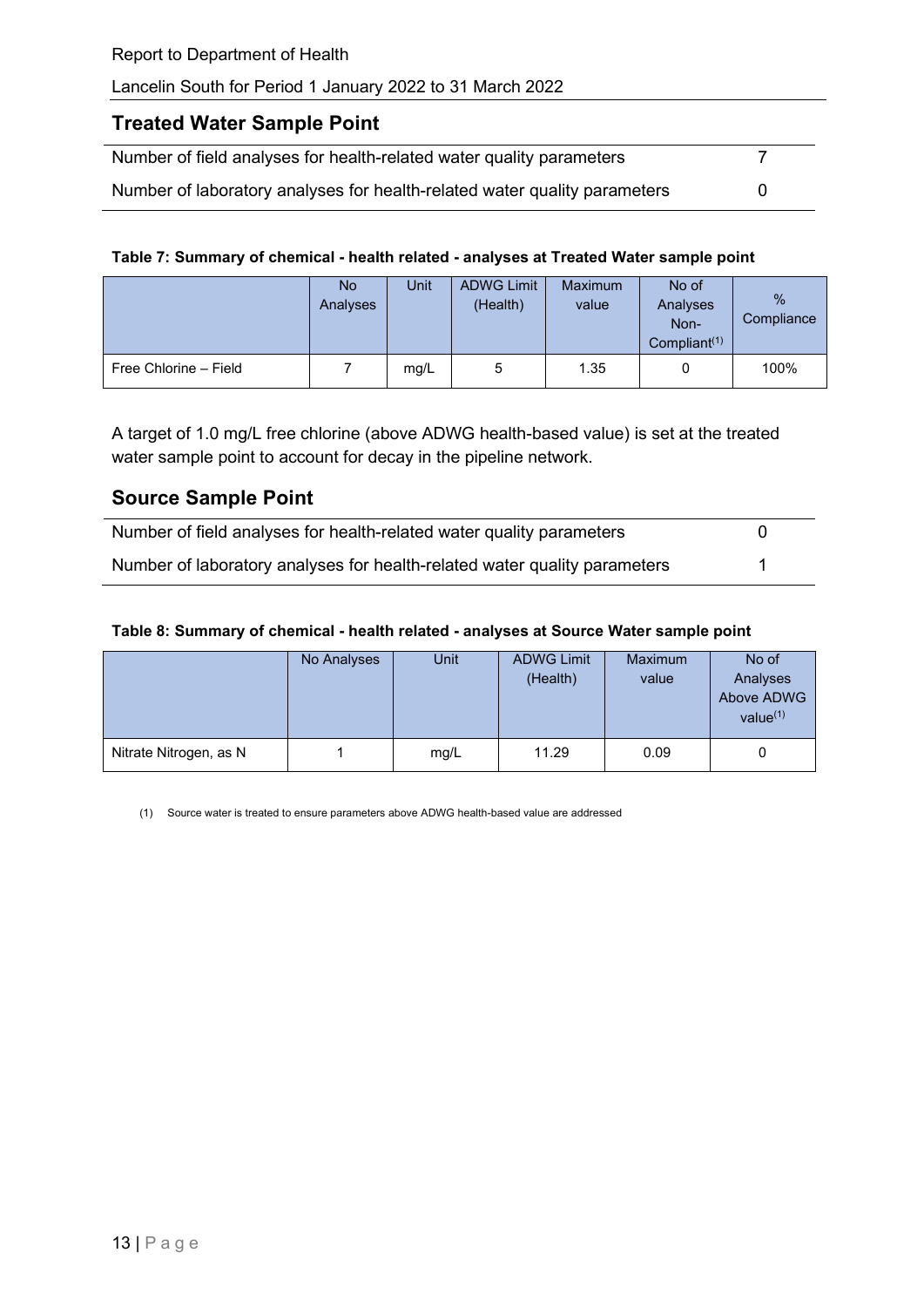# **6.0 Chemical - Aesthetic Performance**

## **6.1 Chemical - Aesthetic - Exception Notifications**

Number of chemical, aesthetic incidents resulting in exception notification 0

## **6.2 Chemical – Aesthetic Performance**

### **Consumer Sample Point**

| Number of field analyses for aesthetic water quality parameters      | 21 |
|----------------------------------------------------------------------|----|
| Number of laboratory analyses for aesthetic water quality parameters |    |

#### <span id="page-13-0"></span>**Table 9: Summary of aesthetic related analyses from Consumer sample point**

| Parameter                  | <b>No</b><br>Analyses | Unit       | <b>ADWG</b><br>Limit<br>(Aesthetic) | <b>Maximum</b><br>value | No of<br>Analyses<br>Non-<br>Compliant | %<br>Compliance |
|----------------------------|-----------------------|------------|-------------------------------------|-------------------------|----------------------------------------|-----------------|
| pH                         | $7^{(1)}$             | pH Units   | $6.5 - 8.5$                         | 7.9                     | $\Omega$                               | 100%            |
| Free Chlorine              | 7 <sup>(2)</sup>      | mg/L       | 0.6                                 | 1.09                    | $\overline{7}$                         | $0\%$           |
| Turbidity                  | $7^{(3)}$             | <b>NTU</b> | 5                                   | 0.11                    | $\mathbf{0}$                           | 100%            |
| <b>Total Copper</b>        | 1                     | mg/L       | 1                                   | 0.024                   | $\Omega$                               | 100%            |
| <b>Total Zinc</b>          | $\mathbf{1}$          | mg/L       | 3                                   | 0.045                   | $\Omega$                               | 100%            |
| 2-Chlorophenol             | 1                     | mg/L       | 0.0001                              | < 0.001                 | $\Omega$                               | 100%            |
| 2,4-Dichlorophenol         | 1                     | mg/L       | 0.0003                              | < 0.001                 | $\mathbf 0$                            | 100%            |
| 2,4,6-Trichlorophenol      | $\mathbf{1}$          | mg/L       | 0.002                               | < 0.001                 | $\Omega$                               | 100%            |
| Temperature <sup>(4)</sup> | $\overline{7}$        | Deg C      | N/A                                 | 28.1                    | N/A                                    | N/A             |

Notes:

(1) all field pH measurements

(2) all field free chlorine measurements

(3) all field turbidity measurements

(4) Important water quality criteria but no guideline value in ADWG; operational target to be less than 25 degrees C.

Free chlorine measured at the consumer sample point ranged from 0.61 to 1.09 in the January to March 2022 period.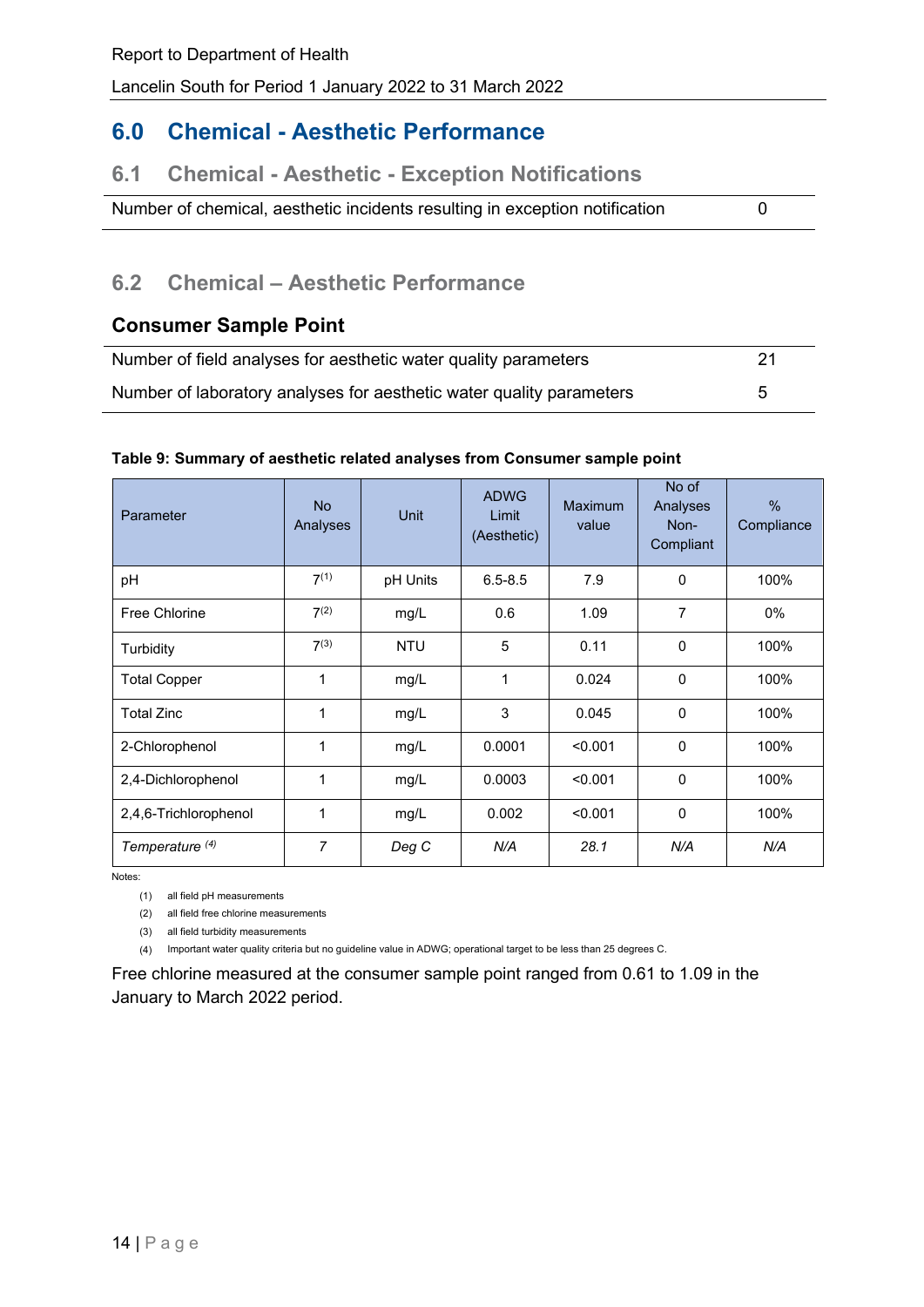### **Treated Water Sample Point**

| Number of field analyses for aesthetic water quality parameters      | 14 |
|----------------------------------------------------------------------|----|
| Number of laboratory analyses for aesthetic water quality parameters |    |

#### <span id="page-14-0"></span>**Table 10: Summary of aesthetic related analyses from Treated Water sample point**

|                                     | N <sub>o</sub><br>Analyses | <b>Unit</b> | <b>ADWG</b><br>Limit<br>(Aesthetic) | <b>Maximum</b><br>value | No of<br>Analyses<br>Non-<br>Compliant | $\%$<br>Compliance |
|-------------------------------------|----------------------------|-------------|-------------------------------------|-------------------------|----------------------------------------|--------------------|
| pH                                  | 7                          | pH          | $6.5 - 8.5$                         | 8.1                     | 0                                      | 100%               |
| Turbidity                           | 7                          | <b>NTU</b>  | 5                                   | 0.2                     | 0                                      | 100%               |
| Free Chlorine- Field <sup>(1)</sup> | 7                          | mg/L        | 0.6                                 | 1.35                    | N/A                                    | N/A                |
| Temperature <sup>(2)</sup>          | 7                          | Deg C       | N/A                                 | 31                      | N/A                                    | N/A                |

Notes:

(1) ADWG aesthetic value not applicable to this sample point – operational target of 0.8 – 1.0 mg/L to achieve 0.2 – 0.6 mg/L at consumer point.

(2) Important water quality criteria but no guideline value in ADWG; operational target to be less than 25 degrees C.

## **Source Sample Point**

| Number of field analyses for aesthetic water quality parameters      |  |
|----------------------------------------------------------------------|--|
| Number of laboratory analyses for aesthetic water quality parameters |  |

#### <span id="page-14-1"></span>**Table 11: Summary of aesthetic related analyses from Source sample point**

|                            | No Analyses | Unit  | <b>ADWG Limit</b><br>(Aesthetic) | <b>Maximum</b><br>value | No of<br>Analyses<br>Above<br><b>ADWG</b><br>value <sup>(1)</sup> |
|----------------------------|-------------|-------|----------------------------------|-------------------------|-------------------------------------------------------------------|
| pH (2)                     | 7           | pH    | $6.5 - 8.5$                      | 7.8                     | 0                                                                 |
| Temperature <sup>(3)</sup> | 7           | Deg C | N/A                              | 27.1                    | N/A                                                               |

Notes:

(1) Source water is treated to ensure parameters above ADWG aesthetic based value are addressed

(2) All field pH measurements

(3) Important water quality criteria but no guideline value in ADWG; operational target to be less than 25 degrees C.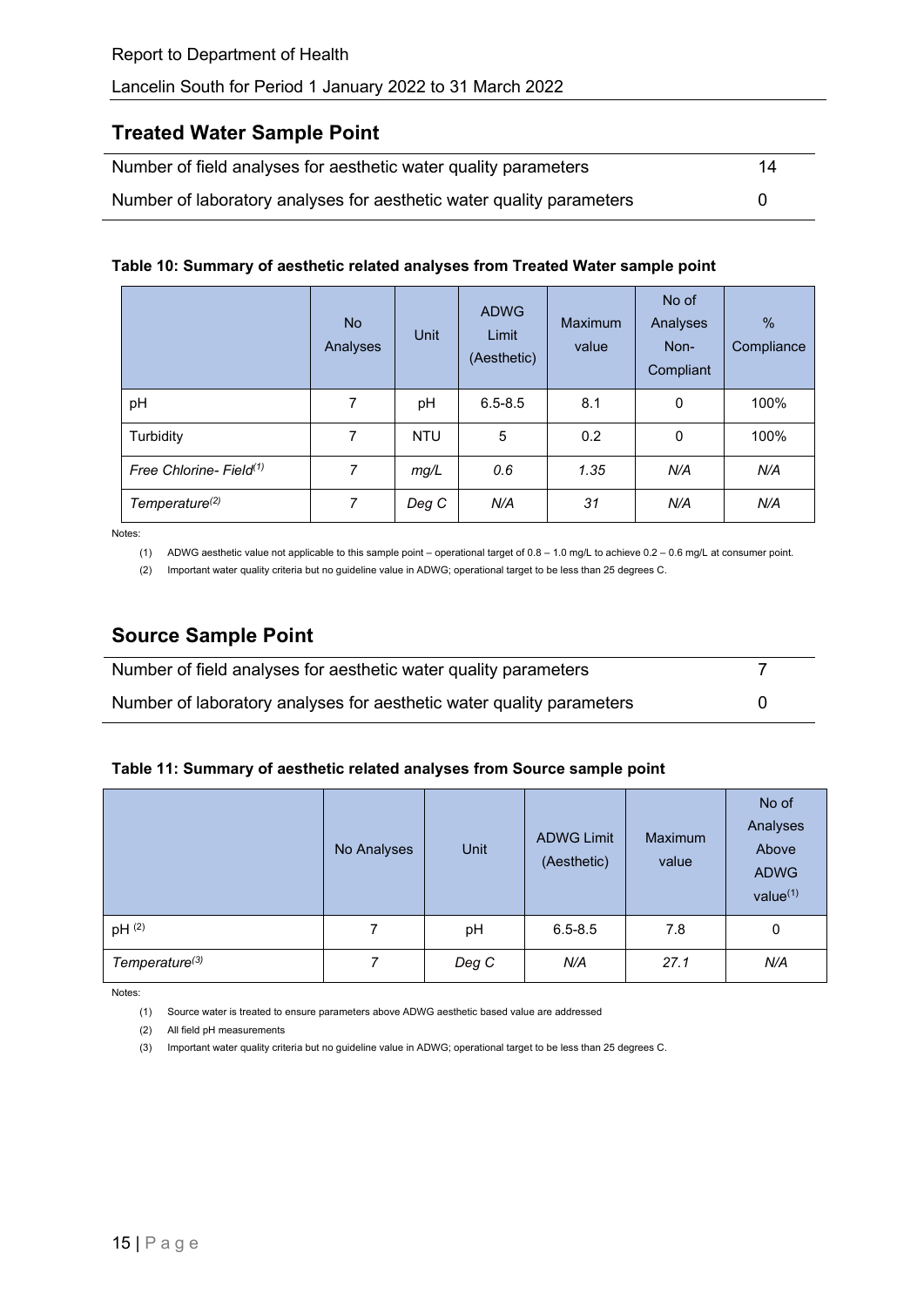# **7.0 Radiological Performance**

## **7.1 Radiological - Exception Notifications**

Number of radiological water quality analyses resulting in exception notification 0

# **7.2 Radiological – Performance**

| Number of laboratory analyses of radiological parameters |  |
|----------------------------------------------------------|--|
|----------------------------------------------------------|--|

Samples for radiological analysis were taken from the source sample point (SP) and the consumer sample point (CSP).

#### <span id="page-15-0"></span>**Table 12: Summary of Radiological related analyses**

|                   | No.<br>Analyses | Unit | <b>ADWG</b><br>Screening<br>Level | Maximum value   | No of<br>Analyses<br>Non-<br>Compliant | $\frac{0}{6}$<br>Compliance |
|-------------------|-----------------|------|-----------------------------------|-----------------|----------------------------------------|-----------------------------|
| SP - Gross Alpha  | 1               | Bq/L | 0.5                               | $0.138 + 0.043$ | 0                                      | 100%                        |
| SP - Gross Beta   | 1               | Bq/L | 0.5                               | $0.153 + 0.048$ | 0                                      | 100%                        |
| CSP - Gross Alpha | 1               | Bq/L | 0.5                               | $0.080 + 0.034$ | 0                                      | 100%                        |
| CSP - Gross Beta  | 1               | Bq/L | 0.5                               | $0.076 + 0.041$ | 0                                      | 100%                        |

The radioactivity of radionuclides is reported in units of Becquerels per Litre (Bq/L).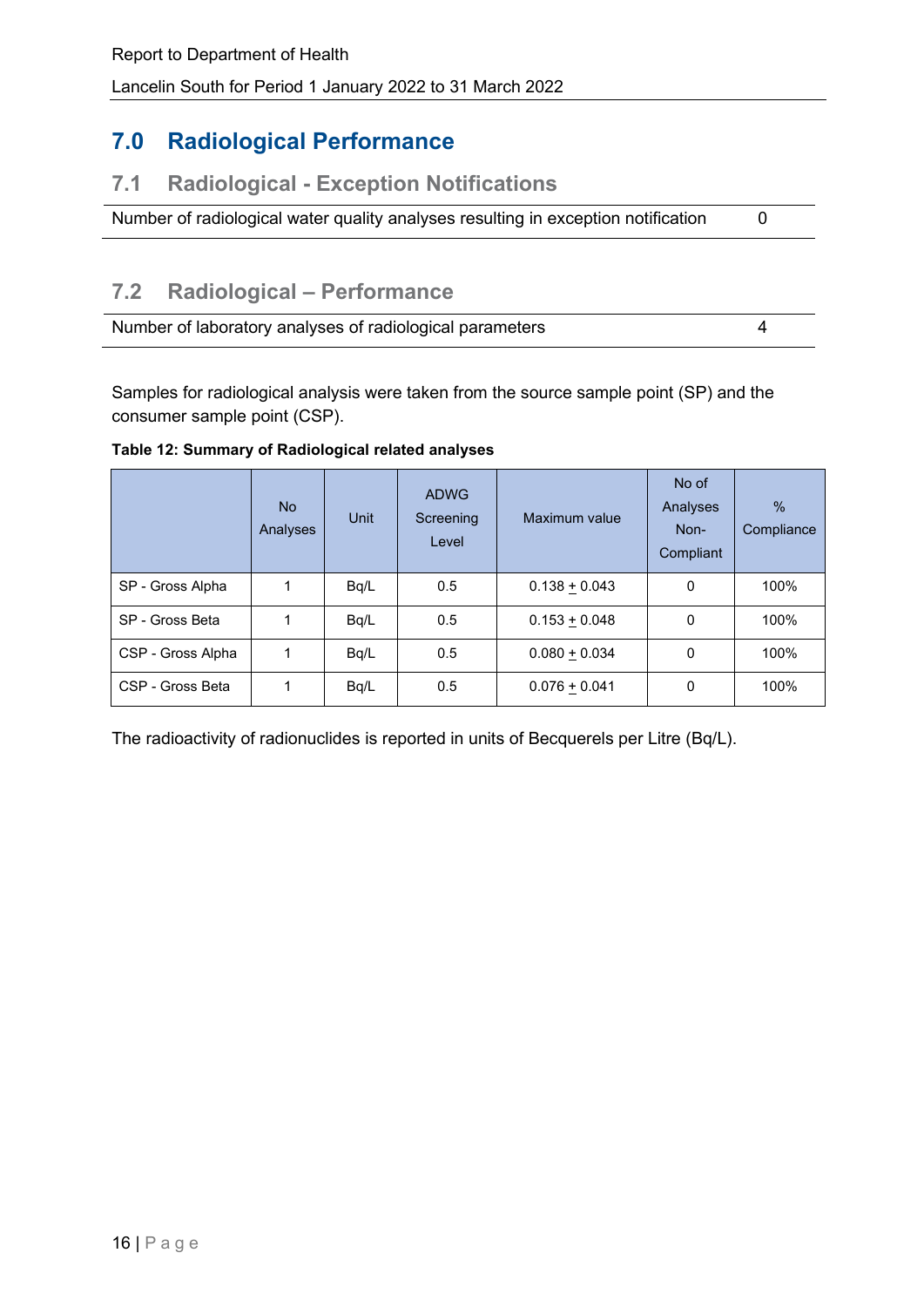# **8.0 Sampling Programme**

<span id="page-16-0"></span>The achieved sampling compared against planned sampling is summarised in Table 13. **Table 13: Summary of achieved versus planned sampling**

|                 |                         | <b>Planned</b> | <b>Taken</b> | % Taken |
|-----------------|-------------------------|----------------|--------------|---------|
| Microbiological | <b>Treated Water SP</b> | 4              | 4            | 100%    |
|                 | Consumer SP             | 11             | 11           | 100%    |
| Chemical        | Source SP               | 8              | 8            | 100%    |
|                 | <b>Treated Water SP</b> | 14             | 14           | 100%    |
|                 | Consumer SP             | 51             | 51           | 100%    |
| Radiological    | Source SP               |                |              | 100%    |
|                 | <b>Treated Water SP</b> | $\Omega$       | 0            | N/A     |
|                 | Consumer SP             |                |              | 100%    |